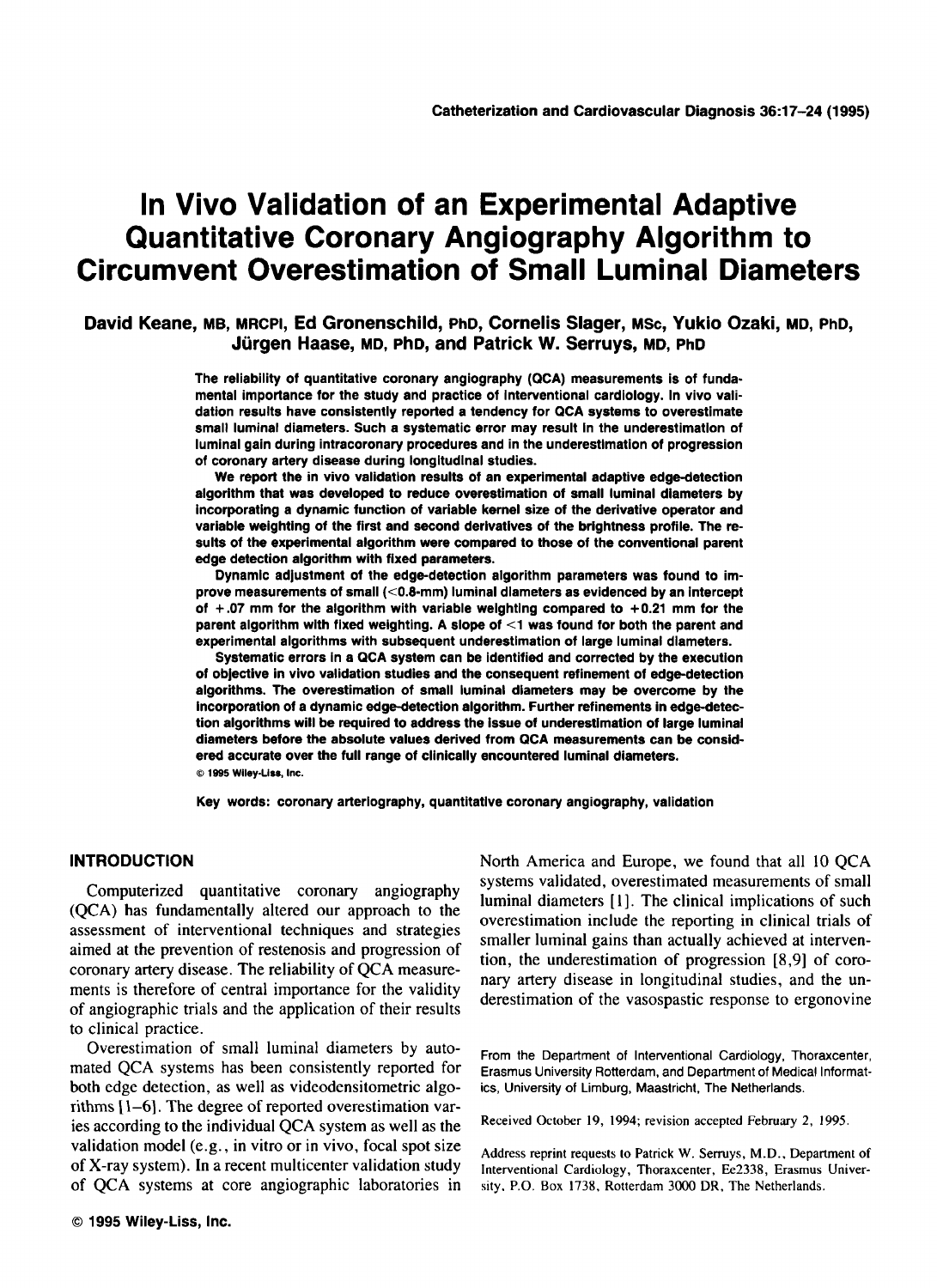#### **18 Keane et al.**

provocation tests [10]. Furthermore, in the analysis and interpretation of QCA validation studies, the overestimation of small luminal diameters by a given QCA system may partially compensate for the underestimation of large luminal diameters by QCA systems, resulting in the reporting of a highly favorable accuracy value for the QCA system, for the total range of diameters validated [71.

While one approach to overcome this phenomenon would be to provide a look-up-table for the results of small luminal diameter measurements based on regression analysis of in vivo validation studies, given the unpredictable degree of X-ray scatter in the thorax and possible motion blur of the heart, a dynamic modification of the edge-detection algorithm to address this issue would be scientifically preferable. We report in vivo validation results for an experimental QCA edge detection algorithm which was developed (University of Limburg), in an attempt to overcome the problem of overestimation of small luminal diameters by incorporating an adaptive correction function. The experimental algorithm was based on a conventional parent edge detection algorithm, with fixed weighting *(5050)* of the first and second derivatives. A comparable approach to algorithm modification has been reported by Sonka et al. [ **131,** who also used an edge operator that was dependent on the approximate diameter.

To determine the efficacy of the dynamic adaptive algorithm, we compared the quantitative measurements of this experimental algorithm with those obtained from the parent algorithm with fixed weighting for the same series of in vivo angiographic stenoses. Angiographic "phantom" stenoses of known diameter, mimicking human coronary artery obstructions, were serially inserted in the coronary arteries of anesthetized pigs and the QCA measurements of the cineangiograms obtained were compared with the known dimensions of the phantoms, to determine the reliability of the two QCA algorithms.

# **METHODS**

# **Stenosis Phantoms**

The stenosis phantoms consisted of radiolucent acrylate or polyimide cylinders with precision-drilled eccentric circular lumens of 0.5,0.7, **1** .O, 1.4, and I **.9** mm in diameter, as previously described **[2,3].** The outer diameters of the cylinders were **3.0** or **3.5** mm and all were **8.4** mm in length. Acrylate was used to produce the phantoms with small stenosis diameters (0.5 and 0.7 mm), whereas the less fragile polyimide was better suited to the drilling of large stenosis diameters (1.0, **1.4,** and 1.9 mm). Parallel to the stenosis lumen a second channel of 1.3 mm in diameter was drilled in the cylinders to attach them to the tip of 4 Fr Fogarty catheters (Vermed, Neuilly en Thelle, France). The central lumens of these catheters contained a removable metal stilette, which was used for intracoronary insertion of the phantoms, as well as for their positioning in the radiographic isocenter during the in vivo experiments.

## **Animal Preparation**

Following an overnight fast, four cross-bred Landrace-Yorkshire pigs of 45-50 kg in weight were sedated with intramuscular ketamine **(20** mg/kg) and intravenous metomidate *(5* mg/kg). The animals were intubated and connected to a respirator for intermittent positive-pressure ventilation with a mixture of oxygen and nitrous oxide. Ventilator settings were adjusted during the experiments to maintain the arterial pH at 7.35-7.45,  $pCO<sub>2</sub>$  at 35–45 mm Hg, and the  $pO<sub>2</sub>$  at >150 mmHg. Anesthesia was maintained with a continuous intravenous infusion of pentobarbital (5 **-20** mg/kg/hr).

Valved introducer sheaths **(12** Fr: Vygon, Ecouen, France) were surgically placed in both carotid arteries to allow sequential insertion of the angiographic guiding catheter and the stenosis phantoms. An **8** Fr introducer sheath was placed in a femoral artery for the introduction of a 7 Fr high-fidelity micromanometer (disposable microtip catheter, type **81** 1/160, Cordis-Sentron, Roden, The Netherlands). Jugular venous access was secured for the administration of medications and fluid. Each animal received an intravenous bolus of acetylsalicylic acid (500 mg) and heparin **(10,OOO** IU), and a continuous infusion of heparin (10,000 IU/hr) was maintained throughout the procedure, to prevent the formation of an intracoronary thrombus.

# **Calibration of Quantitative Coronary Measurements**

Two different calibration methods were applied to each series of quantitative coronary analysis measurements:

*Conventional catheter calibration:* The nontapering part of the tip of each 8F polyurethane guiding catheter (El Gamal, type **4,** Schneider, MN) was measured (diameters of the individual catheters ranged from **2.49** to **2.54** mm) with a precision micrometer (No. **293-501,**  Mitutoyo, Tokyo, Japan; accuracy 0.001 mm). The catheter was then introduced into the ascending aorta via the left carotid artery and engaged in the ostium of the left coronary artery. Before injecting contrast medium the catheter tip was flushed with saline and recorded on cinefilm for subsequent off-line QCA.

*Calibration at the isocenter:* A cylindrical metallic object (drill-bit) of known diameter **(3.0** mm) was placed at the isocenter of the X-ray system and recorded on cinefilm. For the two QCA systems, the available cali bration procedure using automated edge detection was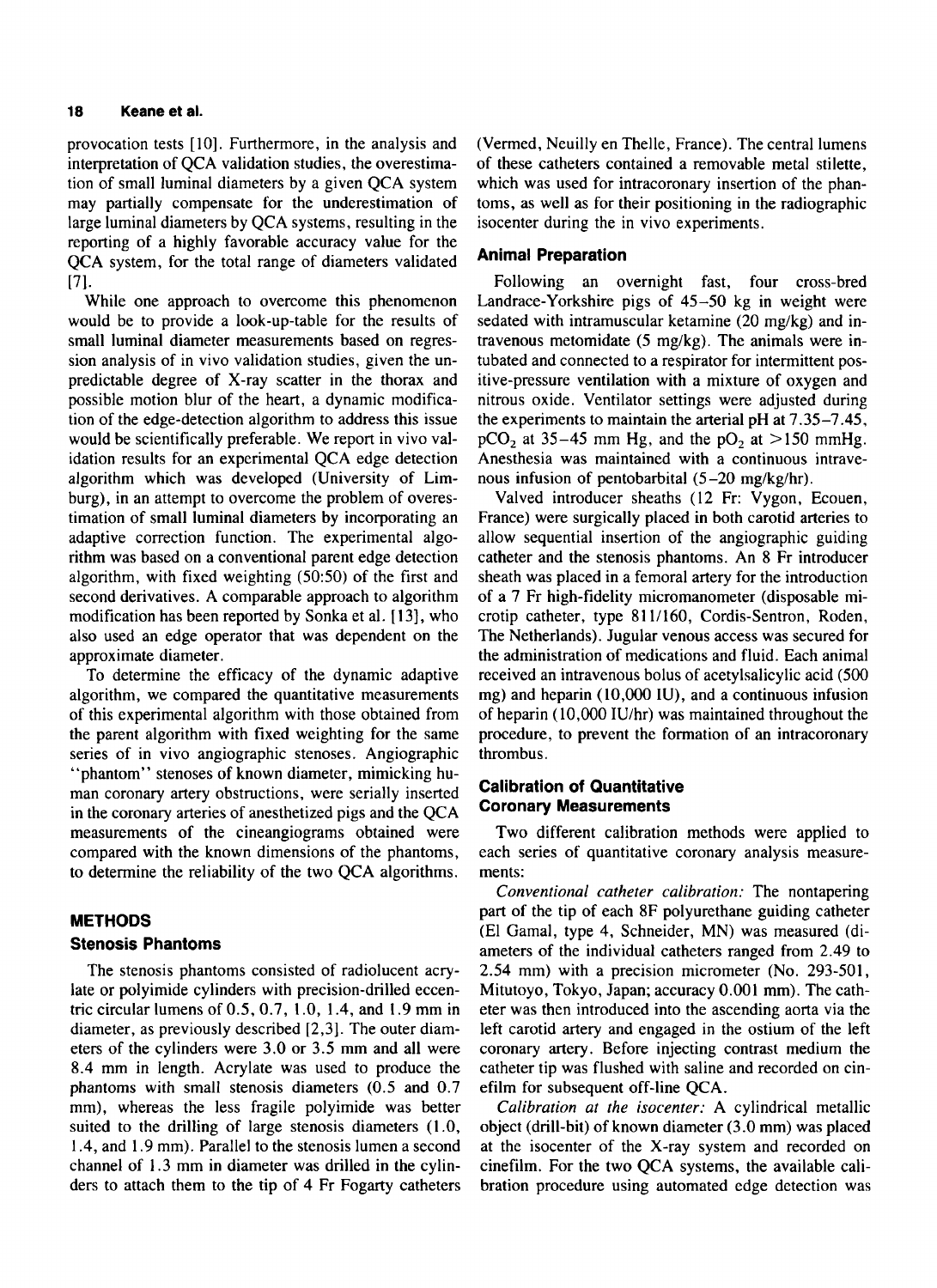applied to the images obtained, yielding the corresponding calibration factors (mm/pixel).

# **Coronary Angiography and Placement of Stenosis Phantoms In Vivo**

After engaging the guiding catheter in the left main coronary artery, intracoronary isosorbide-dinitrate ( 1 mg) was administered to control coronary vasomotor tone before the insertion of the phantoms. The stenosis phantoms were serially wedged in the left anterior descending or left circumflex artery and positioned in the radiographic isocenter using the tip of the metal wire as a marker, which was removed prior to angiography. Coronary angiography was performed by ECG (R-wave) triggered injection of 10 ml iopamidol 370 at 37°C with a programmed injection rate of 10 ml/sec (rise time  $= 0$ ) through the 8 Fr guiding catheter, using a pressure injector. To minimize the effect of ventilation on angiographic acquisition, the respirator was disconnected during contrast injection.

# **Image Acquisition and Processing**

Cineangiography was performed at 25 frames/sec on a monoplane Philips Poly Diagnost C2 machine equipped with an MRC X-ray tube and powered by an Optimus CP generator (Philips Medical Systems International BV, Best, The Netherlands). The 5-inch (12.5-cm) field mode of the image intensifier (focal spot 0.8 mm) was selected, and the radiographic system settings were kept constant (kVp, mA, msec) in each projection. All phantoms were imaged at the isocenter sequentially in two projections, with particular care taken to minimize foreshortening of the segment of interest and acquired on 35-mm cinefilm (CFE type 27 11, Kodak, Paris, France), using an Arritechno 90 cinecamera (Arnold & Richter, Munich, Germany) with an 85-mm lens. The cinefilms were processed by a Refinal developer (Agfa-Gavaert. Leverkusen, Germany) for **4** min at 28°C. The film gradient was measured in all cases to ensure that the optical densities of interest were on the linear portion of the sensitometric curve.

From each angiogram that fulfilled the requirements of image quality for automated quantification (no superimposition of surrounding structures, no major vessel branching at the site of the phantom position), a homogeneously filled end-diastolic coronary image was selected for off-line QCA. Twenty end-diastolic frames of the phantom stenoses were suitable for edge-detection analysis. A sufficiently long luminal coronary segment was selected for quantitative analysis on all images.

## **Automated Edge Detection Algorithms**

The software for both the experimental and the conventional parent edge detection algorithms were loaded

#### **Quantitative Coronary Angiography Algorithm 19**

on the same QCA hardware components [2,11,15]. On both the conventional and experimental QCA system. a 6.9  $\times$  6.9mm region of interest within the 18  $\times$  24-mm cineframe is digitized into a  $512 \times 512$ -pixel matrix using a CCD-camera (8 bits  $= 256$  density levels) resulting in a final resolution of 1,329  $\times$  1,772 pixels. A correction for pincushion distortion [ 141 was applied for both series of analyses. For both systems, the user defines a number of centerline points within the arterial segment which are subsequently connected by straight lines, serving as a first approximation of the vessel centerline. The edge-detection algorithm is carried out in two iterations. First, the model is the initially defined centerline; second, the model is a recomputed centerline, determined automatically as the midline of the contour positions, which were detected in the first iteration.

The basic automated edge-detection algorithms for both the experimental and conventional parent algorithms are similar and are based on the first and second derivative functions applied to the brightness profiles along scanlines perpendicular to a model, using minimal cost criteria. For the conventional system, the weighting of the first and second derivatives is fixed at 50:50 for analysis of all luminal diameters. For the experimental algorithm, the following approach was adopted. A number of computer simulations were performed to gain insight into the parameters responsible for the overestimation at small vessel sizes. Theoretical density profiles of circular lumens were convolved with a gaussian function to reflect the X-ray system's blurring function. On these profiles, the edge detection algorithm was applied. It was observed that the computed diameters are larger than the true diameters below 1.5 mm. The overestimation increased with pixel size, the width of the blurring function, and the weight factor of the second derivative [16,17]. Also, the smaller the diameter, the larger the overestimation. On the other hand, a small kernel size of the derivative operator has a favorable effect on the results because it compensates for the limited number of pixels defining the extent of small diameters [15]. Note, however, that small kernel size makes the edge-detection algorithm more sensitive to noise in the image, as fewer pixels are involved in the computation. On the basis of these simulations, an algorithm was generated which adaptively varies the weighting of the first and second derivative and adjusts the kernel size as a function of the approximate diameter measured in the first iteration. For small diameters, the ratio of the first to the second derivative was proportionally greater. Moreover, the kernel size of the derivative operator was adjusted to compensate for the limited number of pixels defining the extent of small diameters [ 15,161. The experimental algorithm was adaptive only up to (and attenuated toward) a first iteration diameter measurement of 1.7 mm.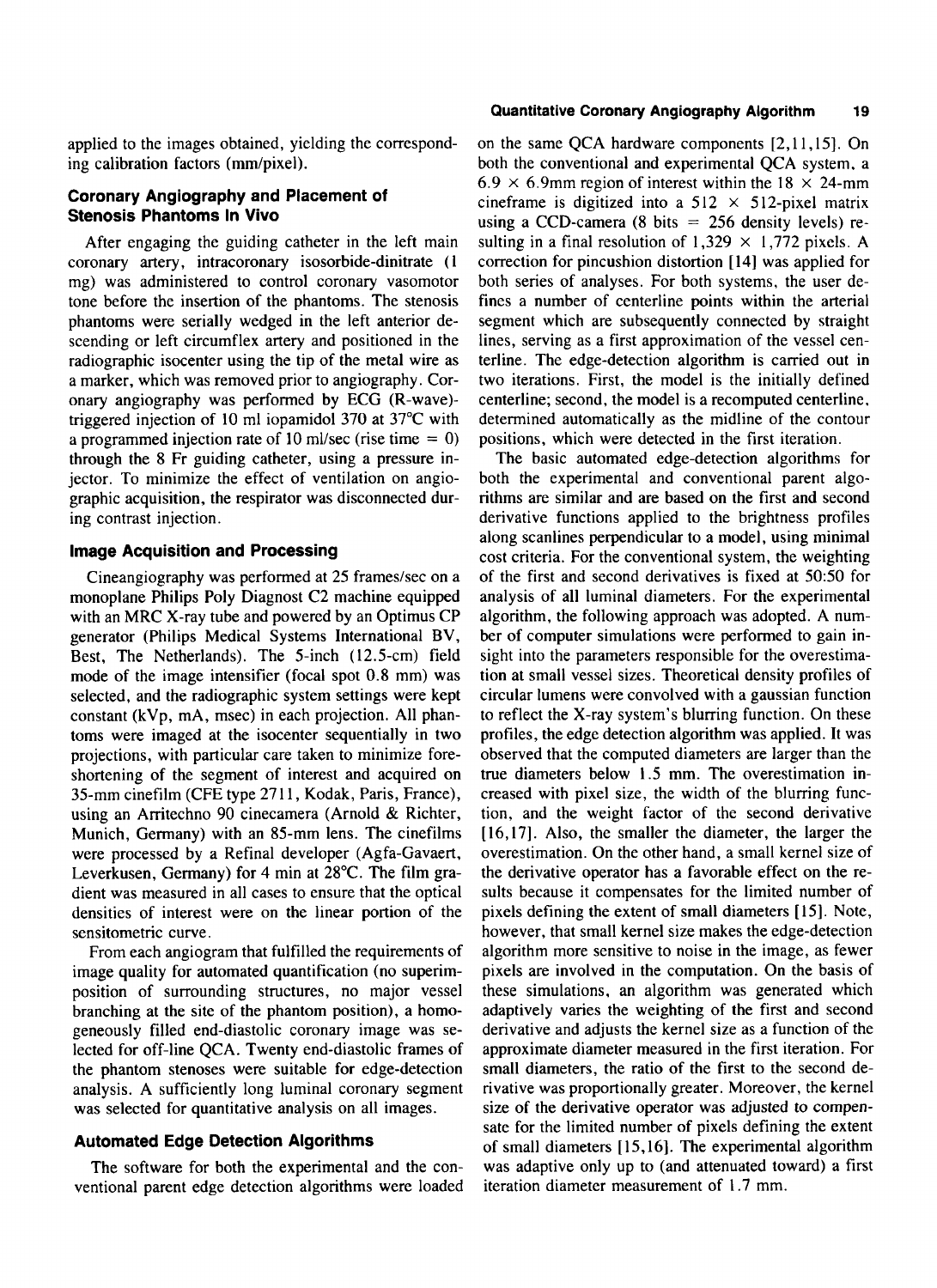

**Fig. 1. QCA measurements calibrated by the angiographic catheter of the experimental and conventional edge-detectlon algorithms were plotted against the true values of the stenosis channels by linear regression. The results of the experimental algorithm are given as light squares and a light continuous regression line; the results of the conventional algorithm are** 

#### **given as dark diamonds and a dark continuous regression line; and the line of identity is represented by the interrupted line. Overestimation of small luminal diameters as seen with the conventional algorithm [y = 0.21 mm + 0.75 (x)] was avoided by the experimental algorithm by the incorporation of adaptive dynamic functions [y** = **0.07 mm** + **0.76 (x)].**

## **Measurement of the Obstruction Diameter**

Once the contours of the stenosis phantoms were defined, the diameters of the artificial obstruction were automatically derived from the diameter function on each coronary analysis system. For the purpose of comparative validation, user interaction on the computerized reconstruction of phantom contours was excluded.

#### **Statistical Analysis**

Using both calibration methods (calibration at the isocenter and catheter calibration), the individual measurements for obstruction diameter obtained by the two QCA algorithms were compared with the true phantom diameters. The mean of the signed differences between the measurement values ("obstruction diameter") and the true diameters of the phantom stenoses was considered an index of accuracy and the standard deviation of the differences an index of precision. The mean absolute error was derived from the mean of the absolute (unsigned) differences between the measured values and the true diameters The measured values were plotted against the true phantom diameters by linear regression. Measurements with the same algorithm of the same stenoses derived from calibration by the catheter and calibration at the isocenter were compared by Student's t-test for paired data.

#### **RESULTS**

The experimental algorithm with variable kernel size and variable weighting of the first and second derivative was found to be effective in the reduction of overestimation of QCA measurements of small luminal diameters. This improvement in the performance of QCA measurements of small luminal diameter is evidenced in Figures 1 and 2, where the results for the experimental algorithm are compared to those of the parent algorithm both when the measurements were calibrated by using the catheter as a scaling device (Fig. **1)** and when measurements were calibrated at the isocenter (Fig. **2).** The values of the linear regression analysis are presented in Table **I.** 

When QCA measurements were calibrated by the catheter, the conventional edge-detection algorithm yielded an intercept of  $+0.21$  mm and a slope of  $0.75(x)$ . This overestimation of small diameters was reduced by the experimental algorithm, which had an intercept of  $0.07$  mm and a slope of  $0.76(x)$ .

Calibration of QCA measurements at the isocenter for the conventional edge-detection algorithm, resulted in both a greater positive shift (intercept) and a higher slope of  $+0.30$  mm and  $0.80(x)$ , respectively. This overestimation of small diameters was reduced by the experimental algorithm, which had an intercept of 0.05 mm and a slope of **0.88(x).** 

Given the degree of overestimation of small diameters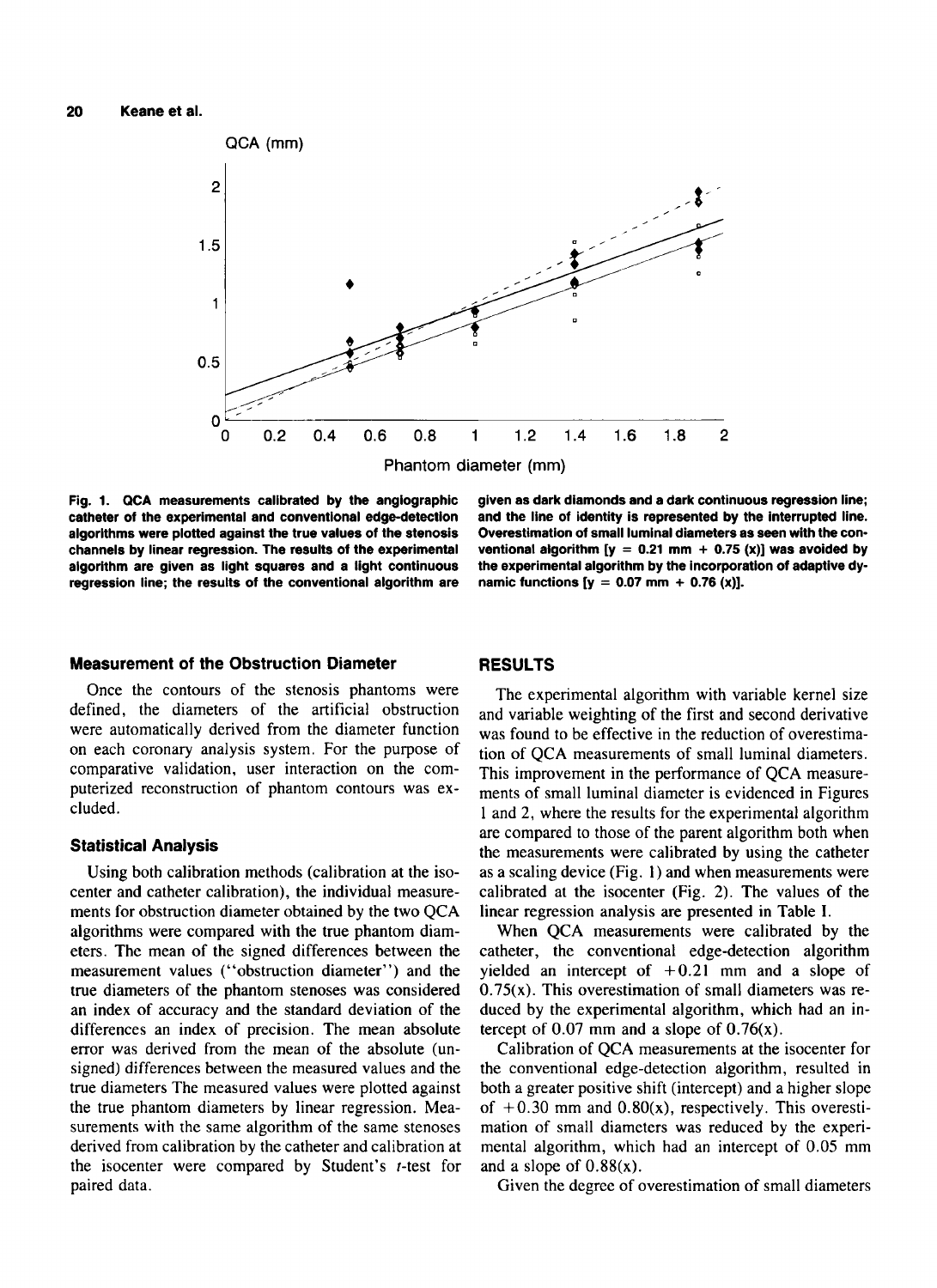

Fig. 2. QCA measurements calibrated at the isocenter of the experimental and conventional edge-detection algorithms were plotted against the true values of the stenosis channels by linear regression. The results of the experimental algorithm are given as light squares and a llght contlnuous regression line; the results of the conventional algorithm are given as dark dl-

amonds and a dark continuous regression line; and the line *of*  identity is represented by the interrupted line. Overestimation of small lumlnal diameters as seen with the conventional algorithm  $[y = 0.30$  mm  $+ 0.80 (x)]$  was avoided by the experimental algorithm by the incorporation of adaptive dynamic functions  $[y = 0.05$  mm + 0.88 (x)].

TABLE **1.** Lumlnal Diameter QCA Measurements Calibrated by Catheter or by lsocenter for Experimental and Conventional QCA Algorithms\*

|                                        | Accuracy (mm) | Precision (mm) | Mean $error$ (mm) | Correlation | $SE$ (mm)  | Regression (mm)  |
|----------------------------------------|---------------|----------------|-------------------|-------------|------------|------------------|
| Conventional OCA catheter calibration  | $-0.06$       | $\pm 0.23$     | 0.17              | 0.89        | $\pm 0.20$ | $0.21 + 0.75(x)$ |
| Experimental QCA catheter calibration  | $-0.21$       | $\pm 0.22$     | 0.23              | 0.91        | $\pm 0.19$ | $0.07 + 0.76(x)$ |
| Conventional OCA isocenter calibration | 0.07          | $\pm 0.21$     | 0.15              | 0.91        | ±0.19      | $0.30 + 0.80(x)$ |
| Experimental OCA isocenter calibration | $-0.08$       | $\pm 0.24$     | 0.20              | 0.89        | $\pm 0.24$ | $0.05 + 0.88(x)$ |

**\*Nore the lower intercept values for the regression line of the experimental algorithm which incorporates variable kernel size of the derivative operator and variable weighting of the first and second derivative of the brightness profile** 

by the conventional system (particularly during calibration at the isocenter) in conjunction with the underestimation of larger diameters, it is not surprising that the overall accuracy (mean of the signed differences) for the validated range of 0.5-1.9 mm was more favorable for the conventional algorithm on account of the compensation [7] of the positive (small-diameter) and negative (large-diameter) signed values. Furthermore, despite the low slope of the conventional algorithm  $(0.75(x))$  and  $0.80(x)$  for the catheter and isocenter calibration, respectively), the mean error [mean of the absolute (unsigned) differences between the measured values and the true phantom values] for the conventional algorithm (0.17 and 0.15 mm) was lower than for the experimental algorithm (0.23 and 0.20 mm), on account of the greater positive shift associated with the conventional algorithm and associated superior performance in larger luminal diameters.

#### **DISCUSSION**

The key findings of this study were (1) validation by the analysis of in vivo stenoses of a standard conventional **QCA** algorithm reveals a well-recognised problem of overestimation of small luminal diameters as well as underestimation of larger luminal diameters; (2) application of an experimental dynamic algorithm with adaptive weighting of the first and second derivative and an adjustive kernel size to circumvent the problem of overestimation of small luminal diameters results in a reduction in such overestimation of small  $(< 0.8$ -mm) luminal diameters; (3) application of this experimental adaptive algorithm to larger luminal dimensions **(>0.8** mm) results in greater underestimation of measurements, particularly when calibrated by the catheter; and **(4)** although the reduction in measured diameter achieved by application of the adaptive algorithm is greatest for small lumi-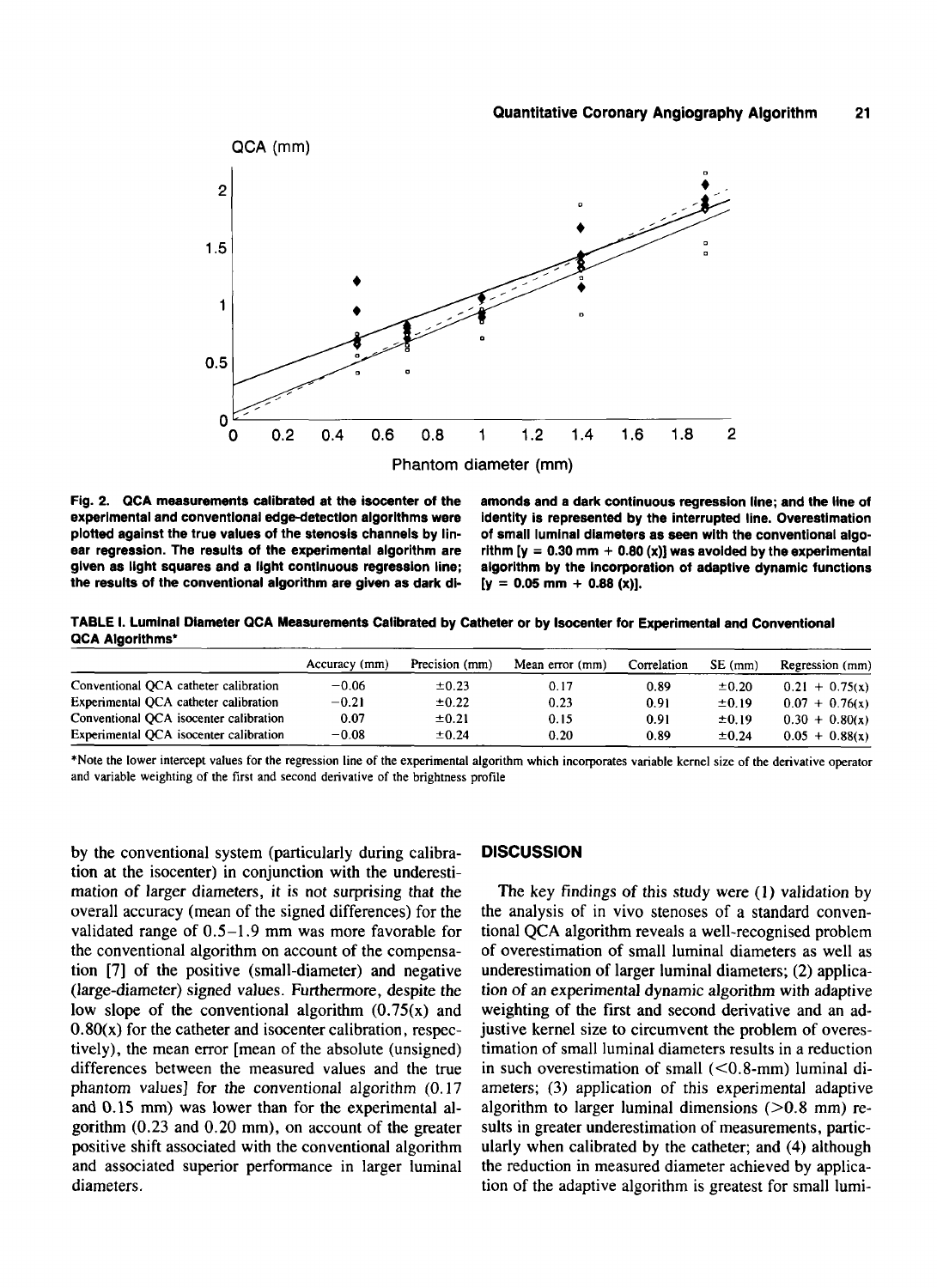#### **22 Keane et al.**

nal diameters and attenuated for larger diameters, the experimental algorithm in its current form (the algorithm is currently programmed to exert some activity up to diameters of 1.7 mm) confers no overall benefit for the whole range of 0.5-1.9 mm diameters validated on account of a greater underestimation of vessels *>0.8* mm.

#### **Overestimation of Small Luminal Diameters**

Overestimation of small luminal diameters is a frequent finding of in vivo validation studies **[I]** and effective measures attempting to increase our understanding and to overcome such overestimation are required. The clinical implications of such overestimation of small luminal dimensions are significant. **If** in a clinical trial using the conventional algorithm, an improvement in coronary luminal diameter is achieved by balloon angioplasty or rotablator from 0.4 mm preprocedure to 1.8 mm postprocedure, a gain of 1.05 or 1.12 mm for catheter or isocentric calibration, respectively, will be attributed to the device, instead of a true luminal gain of 1.40 mm. Similarly, progression of a lesion in a longitudinal study from a minimal luminal diameter of  $1.0-0.4$  mm would be underestimated by the conventional algorithm (progression would be estimated to be 0.45 or **0.48** mm for catheter or isocentric calibration, respectively). In the current form of the experimental adaptive algorithm with variable weighting programmed up to a diameter of 1.7 mm, no significant benefit would be conveyed over the conventional algorithm-the luminal gain as above would be reported as 1.06 or **1.23** mm for catheter or isocentric calibration, respectively, and the progression as above would be reported as 0.46 or 0.53 for catheter or isocentric calibration, respectively.

The reasons for the overestimation of small luminal diameters by QCA systems remain unclear; potential fac**tors** include a point spread function relating to the focal spot size and limited resolution of the entire X-ray imaging chain [16] and too large a pixel size relative to the vessel diameter, as well as too great a kernel size of the derivative operator. While corrective numerical functions, based on the known pattern of underestimation or overestimation of QCA measurements, could be applied to the results of angiographic trials, it may be more effective and reliable to correct the systematic inaccuracies of a QCA system by the development and fine-tuning of dynamic adaptive algorithms.

We have demonstrated that the overestimation of luminal diameters of  $\leq 0.8$  mm can be effectively reduced by the incorporation of a dynamic function of variable kernel size of the derivative operator and variable weighting of the first and second derivative in the edge detection algorithm. The experimental edge detection algorithm, however, will require further modification to address the low slope of the system; i.e., the underestimation of larger luminal diameters before it could be adopted in clinical practice.

# **Calibration**

The use of angiographic catheters for the calibration of quantitative coronary analysis systems may influence the outcome of luminal diameter measurements. Variations in catheter composition may result in varying X-ray attenuation [ 18-20] and therefore in differences in the automated detection of the contour points. In our study, only one type of catheter was used for calibration; therefore, the influence of different materials on calibration was excluded. The results of the present study show that the values using catheter calibration are smaller than those using calibration at the isocenter  $(P < 0.001)$ . Theoretically, a greater distance between image intensifier and catheter tip than between image intensifier and isocenter would result in out-of-plane magnification producing smaller calibration factors (mm/pixel). This error can be circumvented by out-of-plane correction as proposed by Wollschläger et al. [21] or by calibration at the isocenter of the X-ray system.

## **QCA Validation Studies**

Given the increasing role of QCA in the evaluation of interventional cardiology [7], it has become essential that the performance of QCA itself should undergo objective and scientific evaluation. While in vitro test series are more easily standardized, their results are not always representative of QCA measurements of clinical angiograms, as heterogeneous beam scattering and variable bacground density within the thorax and the potential influence of motion blur are unpredictable. In vivo validation studies on the other hand are of clinical relevance and provide an indication of the reliability of clinical angiographic trials, the significance **of** their failure to detect relative changes in luminal diameter and how much importance should be attributed to absolute values of luminal diameter derived from individual QCA systems. Furthermore, it is only by detailed validation studies that systematic errors in QCA systems can be identified and thereby provide guidance for the refinement of algorithms incorporated within QCA software.

#### **Statistical Parameters for QCA Studies**

Investigators reporting and readers interpreting QCA data should be familiar with the limitations of the conventional statistical parameters used to described QCA validation studies [7]. As recently described in detail [7], the reporting of the "accuracy" of QCA measurements over a validated range may fail to convey the error to be expected from a given QCA measurement on account of cancellation of the signed differences of overestimated (below the intersection of the regression and identity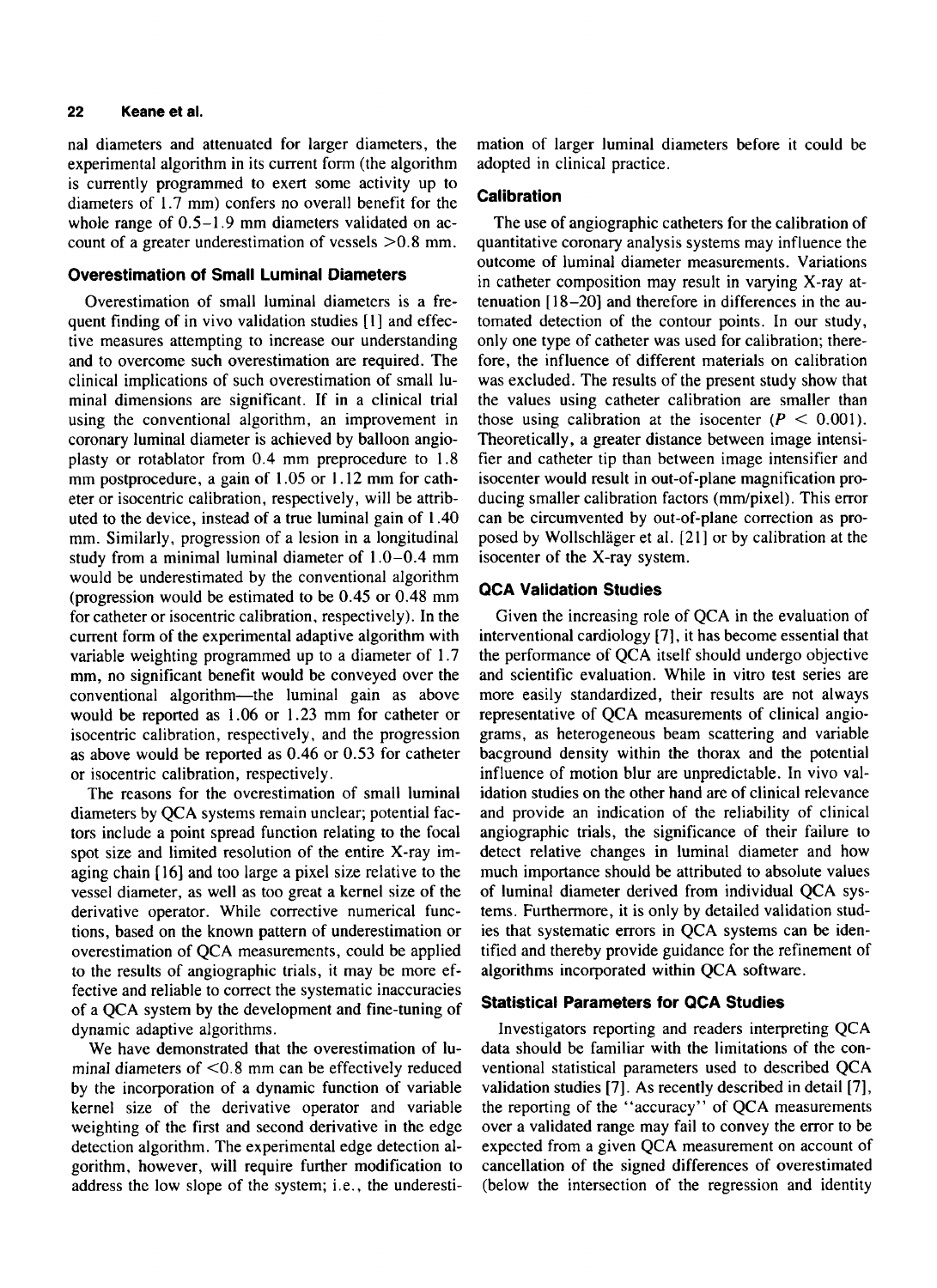lines) and underestimated (above the intersection of the regression and identity lines) measurements. This point may be revealed by the reporting of the absolute mean error, which is independent of the sign  $(+/-)$  of the differences between the true and measured values-it can be seen in the results of our study that the absolute mean error was consistently greater in value than the value of the accuracy for both the conventional and experimental algorithms (Table I). Alternatively, the reader might be well served by the provision of the accuracy of measurements at a number of different dimensions, rather than for the entire validated range as reported conventionally; review of Figure 2 clearly shows that the accuracy of measurements for dimensions of 0.4-0.8 mm is superior with the experimental algorithm, that the accuracy for dimensions of 1 .O-1.2 mm is equivalent for the experimental and conventional algorithms, and for dimensions of 1.4-1.9 mm that the accuracy of measurements with the conventional algorithm is superior to those of the experimental algorithm in its current form. For the same reason, precision of QCA measurements will be dependent on the range of validated diameters, while the standard error of the estimate (SEE) will more closely reflect the random error or noise to be expected from the QCA system particularly after correction for an intercept of 0 and a slope of 1 (SEEc) [4,7,22].

# **CONCLUSION**

Systematic errors in a QCA system can be identified and corrected by the execution of objective in vivo validation studies and the consequent refinement of edgedetection algorithms. The overestimation of small luminal diameters by QCA measurements may be overcome by the incorporation of an iterative algorithm with dynamic adjustment of the kernel size of the derivative operator and adaptive weighting of the first and second derivative of the brightness profile of the vessel in relation to the diameter to be detected. Further refinements in edge-detection algorithms will be required to address the issue of underestimation of large luminal diameters before the absolute values derived from QCA measurements can be considered to be accurate over the full range of clinically encountered luminal diameters.

# **ACKNOWLEDGMENT**

Dr. D. Keane is a recipient of a travel grant from the Peel Medical Research Trust, London, U.K.

#### **REFERENCES**

1. Keane D, Haase J, Slager C, Montauban van Swijndregt E, Lehmann K, Ozaki Y, DiMario C, Kirkeeide R, Serruys PW: Com-

#### **Quantitative Coronary Angiography Algorithm 23**

parative validation of quantitative coronary angiography systems: Results and implications from a multicenter study using a standardized approach. Circulation (in press), 1995.

- 2. Haase J, Di Mario C, Slager C, van der Giessen W. den Boer A, de Feyter PJ, Reiber JHC, Verdouw PD, Sermys PW: In-vivo validation of on-line and off-line geometric coronary measurements using insertion of stenosis phantoms in porcine coronary arteries. Cathet Cardiovasc Diagn 27: 16-27, 1992.
- *3.*  Haase J, Linden M van der, Di Mario C. Giessen **W** van der. Foley D, Serruys PW: Can the same edge-detection algorithm be applied to on-line and off-line analysis systems'? Validation of a new cinefilm-based geometric coronary measurement software. Am Heart J 126:312-321, 1993.
- 4. Haase J, Keane D, Di Mario C, Escanned J, Slager C, Sermys PW: How reliable are geometric coronary measurements? In vitro and in vivo validation of digital and cinefilm-based quantitative coronary analysis systems. In Sermys PW. Foley DP. de Feyter PJ, (eds): "Quantitative Coronary Angiography in Clinical Practice." Dordrecht: Kluwer Academic Publishers, 1994, pp 27-50.
- *5.*  Beauman GJ. Reiber JHC, Koning H. van Houdt RCM, Vogel RA: Angiographic core laboratory analyses of arterial phantom images: Comparative evaluations of accuracy and precision. In Reiber JHC, Sermys PW (eds): "Progress in Quantitative Coronary Angiography." Dordrecht: Kluwer Academic Publishers. 1994. pp 87-104.
- 6. DiMario C, Haase J, den Boer A. Sermys PW: Edge detection versus densitometry for assessing stenosis phantoms quantitatively: An in-vivo comparison of in porcine coronary arteries. Am Heart J 124:1181, 1992.
- 7. Keane D. Sermys PW: Quantitative coronary angiography: An integral component of interventional cardiology. In Topol EJ, Serruys PW (eds): "Current Review of Interventional Cardiology." 2nd Ed. Philadelphia: Current Medicine, 1995 (in press).
- 8. De Feyter PJ, Sermys PW. Davies MJ, Richardson P. Lubsen J. Oliver MF: Quantitative coronary angiography to measure progression and regression of coronary atherosclerosis: Value, limitations. and implications for clinical trials. Circulation 84:412- 423, 1991.
- 9. Haase J. Slager C. Keane D, Foley D, den Boer A, Doriot P. Sermys PW: Quantification of intracoronary volume by videodensitometry: A validation study using fluid filling of human coronary casts. Cathet Cardiovasc Diagn 33:89-94. 1994.
- 10. Ozaki Y, Keane D, Haase J. Baptista J, Meneveau N. de Feyter P, Takatsu F, Sermys PW: Temporal variability and correlation with geometric parameters in vasospastic angina: A quantitative angiographic study. Eur Heart J 15:61-67. 1994.
- **11.**  Reiber JHC. Booman F, Tan HS, Slager CJ, Schuurbiers JHC, Gerbrands JJ, Meester GT: A cardiac image analysis system: Objective quantitative processing of angiocardiograms. Comput Cardiol 239-242, 1978.
- 12. Sermys PW, Booman F, Troost GJ, Reiber JHC. Gerbrands JJ. van den Brand M, Chenier F, Hugenholtz PG: Computerized quantitative coronary angiography applied to percutaneous transluminal coronary angioplasty: Advantages and limitations. In Kaltenbach M. Gruntzig A. Rentrop K. Bussmann WD (eds): "Transluminal Coronary Angiography and lntracoronary Thrombolysis. Coronary Heart Disease." Vol. **IV.** Berlin: Springer-Verlag, 1982, pp 110-124.
- 13. Sonka M, Reddy GK. Winniford MD, Collins SM: Adaptive simultaneous coronary border detection: A method for accurate analysis of small diameter vessels. Comput Cardiol 109-112, 1993.
- 14 Gronenschild E, Janssen J. Tijdens F: CAAS 11: A second gen-